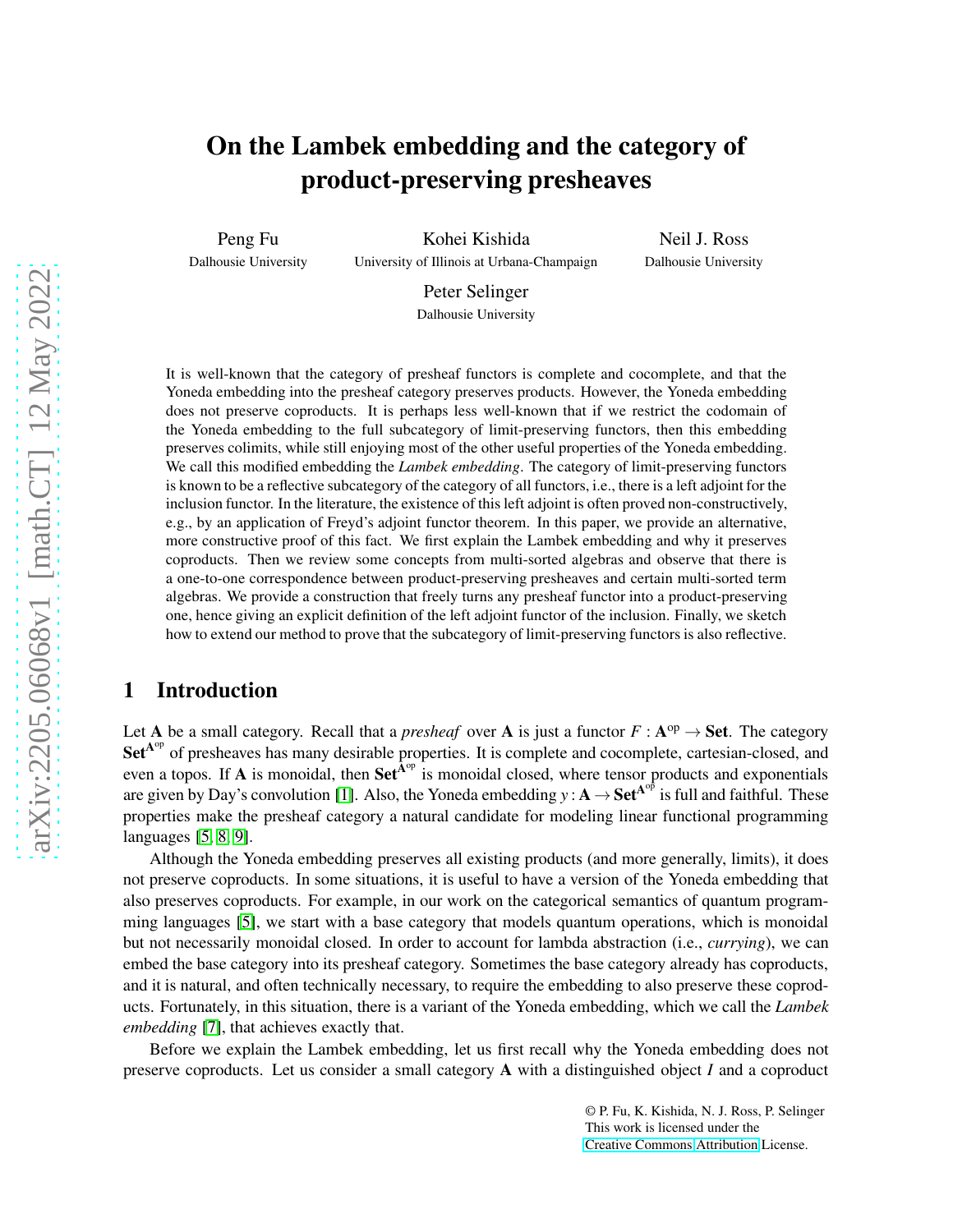*I* + *I*. Let *y* :  $\mathbf{A} \to \mathbf{Set}^{\mathbf{A}^{op}}$  be the Yoneda embedding, given by  $y(A) = \text{Hom}(-,A)$ . We must show that

$$
y(I) \xrightarrow{y(\text{inj}_1)} y(I+I) \xleftarrow{y(\text{inj}_2)} y(I)
$$

is not a coproduct cone in  $\mathbf{Set}^{A^{op}}$ . Suppose it is a coproduct cone. Since we know that

$$
y(I) \xrightarrow{\text{inj}_1} y(I) + y(I) \xleftarrow{\text{inj}_2} y(I)
$$

is also a coproduct cone, there exists a unique isomorphism  $f : y(I+I) \rightarrow y(I) + y(I)$  such that the following composition is identity:

$$
y(I) + y(I) \xrightarrow{[y(inj_1), y(inj_2)]} y(I+I) \xrightarrow{f} y(I) + y(I).
$$

The Yoneda lemma states that  $\mathbf{Set}^{\mathbf{A}^{op}}(y(A), F) \cong F(A)$  for all  $F : \mathbf{A}^{op} \to \mathbf{Set}$  and  $A \in \mathbf{A}$ . In particular, we have

$$
\mathbf{Set}^{\mathbf{A}^{\mathrm{op}}}(y(I+I),y(I)+y(I)) \cong \mathrm{Hom}(I+I,I) + \mathrm{Hom}(I+I,I).
$$

Since an element in the disjoint union  $Hom(I + I, I) + Hom(I + I, I)$  either belongs to the left component or the right component, it easily follows that  $f \in \text{Set}^{A^{op}}(y(I+I),y(I)+y(I))$  must be a natural transformation that either maps its entire domain to the left component of its codomain, or to the right component. This implies that  $f \circ [y(\text{inj}_1), y(\text{inj}_2)] \neq \text{id}$ .

We now define the Lambek embedding. Let  $[Set^{A^{op}}]_{\times}$  be the full subcategory of  $Set^{A^{op}}$  consisting of product-preserving functors. Note that a product in  $A^{op}$  is a coproduct in A, so that a product-preserving functor  $F : A^{op} \to Set$  is the same thing as a contravariant functor that maps coproducts of A to products of Set. Every functor of the form  $y(A) = Hom(-, A)$  is product-preserving in this sense, because we have  $Hom(B+C,A) \cong Hom(B,A) \times Hom(C,A)$  for all  $B,C \in \mathbf{A}$ . Therefore, the image of the Yoneda embedding  $y : A \to Set^{A^{op}}$  is entirely contained in the subcategory  $[Set^{A^{op}}]_{\times}$ . The *Lambek embedding*  $\overline{y}$  :  $A \rightarrow [Set^{A^{op}}]_{\times}$  is defined to be the restriction of *y* to this codomain, i.e., the unique functor making the following diagram commute.



We can show that the Lambek embedding preserves all coproducts that exist in **A**. For example, if  $A + B$ is a coproduct in **A**, by the Yoneda lemma, for any  $G \in [Set^{A^{op}}]_{\times}$ , we have

$$
[\mathbf{Set}^{\mathbf{A}^{op}}]_{\times}(\overline{\mathbf{y}}(A+B), G) = [\mathbf{Set}^{\mathbf{A}^{op}}]_{\times}(\text{Hom}(-,A+B), G)
$$
  
\n
$$
\cong \mathbf{Set}^{\mathbf{A}^{op}}(\text{Hom}(-,A+B), G)
$$
  
\n
$$
\cong G(A+B)
$$
  
\n
$$
\cong G(A) \times G(B)
$$
  
\n
$$
\cong \mathbf{Set}^{\mathbf{A}^{op}}(\text{Hom}(-,A), G) \times \mathbf{Set}^{\mathbf{A}^{op}}(\text{Hom}(-,B), G)
$$
  
\n
$$
\cong [\mathbf{Set}^{\mathbf{A}^{op}}]_{\times}(\text{Hom}(-,A), G) \times [\mathbf{Set}^{\mathbf{A}^{op}}]_{\times}(\text{Hom}(-,B), G)
$$
  
\n
$$
\cong [\mathbf{Set}^{\mathbf{A}^{op}}]_{\times}(\overline{\mathbf{y}}(A)+\overline{\mathbf{y}}(B), G),
$$

and therefore  $\overline{y}(A + B) \cong \overline{y}(A) + \overline{y}(B)$ . Note that the step marked "\*" uses the assumption that *G* is product-preserving.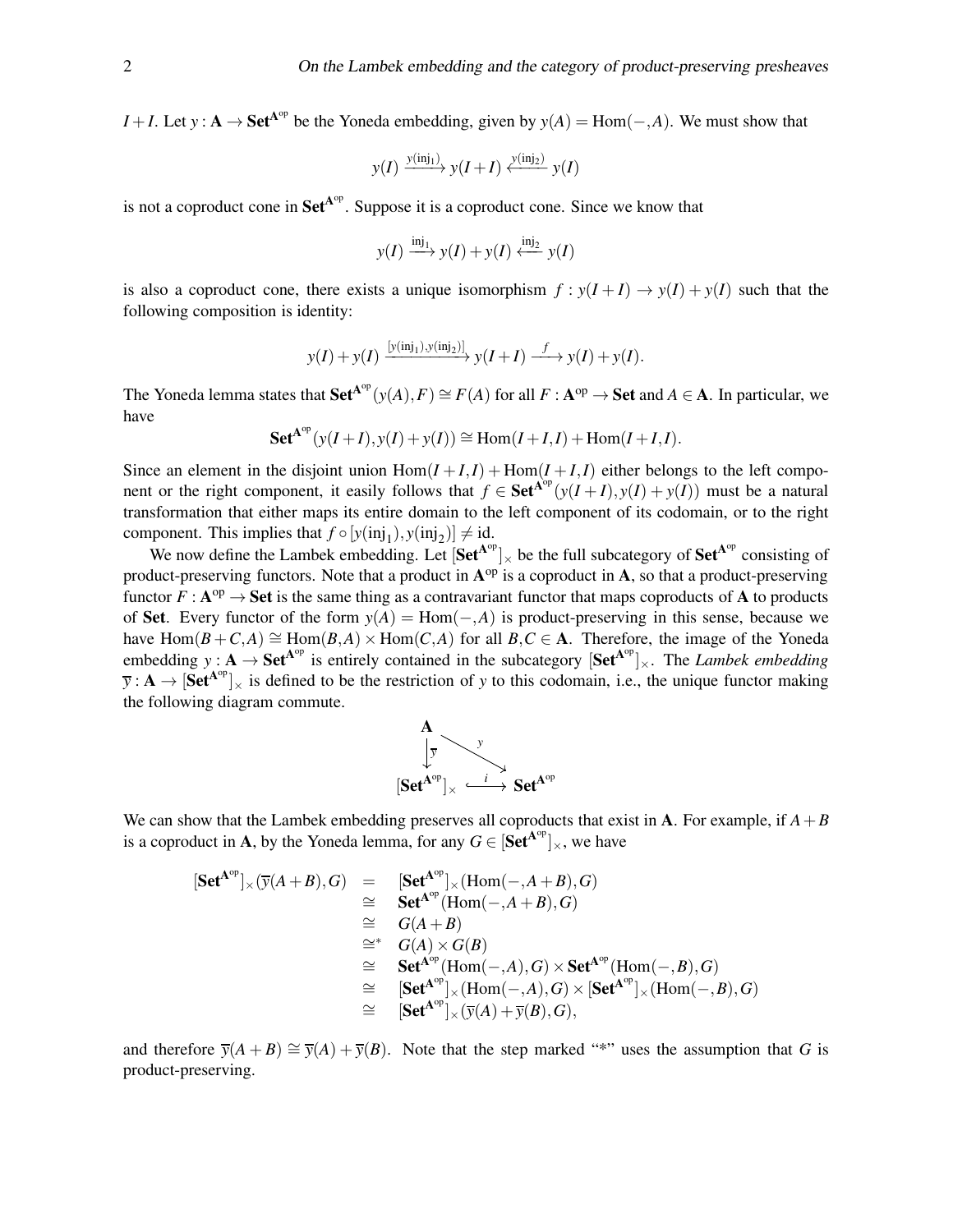Like the category of presheaves, the full subcategory  $\left[Set^{A^{op}}\right]_{\times}$  has many desirable properties. It is complete and cocomplete, and it is monoidal closed if A is monoidal [\[2\]](#page-8-4). The proofs of these properties rely on the fact that  $[\text{Set}^{A^{op}}]_{\times}$  is a reflective subcategory of  $\text{Set}^{A^{op}}$ , i.e., there is an adjunction  $L \dashv i$ :  $[Set^{A^{op}}]_{\times} \to Set^{A^{op}}$ . The existence of the left adjoint functor *L* is not at all obvious. For example, Kennison's original proof [\[6\]](#page-8-5) uses Freyd's adjoint functor theorem [\[3\]](#page-8-6), which requires a solution set condition and the axiom of choice.

In this paper, we give an explicit construction of the left adjoint functor  $L: Set^{A^{op}} \to [Set^{A^{op}}]_{\times}$ . The methods of this paper are probably already familiar to researchers who specialize in categorical algebra. However, we believe that outside this immediate field, the connection between presheaves and multisorted type theories is perhaps not as well-known as it should be, and that an explicit description, such as the one we give here, will be beneficial.

The paper is organized as follows. In Section [2,](#page-2-0) we briefly review some concepts from multi-sorted algebras. In Section [3,](#page-3-0) we show that there is a one-to-one correspondence between presheaves and certain multi-sorted algebras. In Section [4,](#page-4-0) we consider multi-sorted algebras corresponding to productpreserving functors. In Section [5,](#page-4-1) we define a functor *L* by constructing a multi-sorted term algebra, and we show that *L* is the left adjoint of the inclusion functor *i*. In Section [6,](#page-7-0) we sketch how to extend our method to limit-preserving functors.

## <span id="page-2-0"></span>2 Background on multi-sorted algebras

The definition of a multi-sorted algebra starts by assuming we are given a collection of *sorts*, usually denoted  $A, B, C$ , etc. An *arity* is an  $(n + 1)$ -tuple of sorts. A *signature* is a set of *function symbols*, together with an assignment of an arity to each function symbol. We usually write  $f : A_1, \ldots, A_n \to B$ to indicate that the function symbol *f* has arity  $\langle A_1, \ldots, A_n, B \rangle$ . When the sorts  $A_1, \ldots, A_n, B$  are not important, we also sometimes say that  $f$  is an *n*-ary function. In case  $n = 0$ , if  $c$  is a function symbol of arity  $\langle B \rangle$ , we also write  $c : B$  and call *c* a *constant symbol* of sort *B*.

**Definition 2.1.** Let  $\Sigma$  be a signature. A  $\Sigma$ -algebra  $\mathscr T$  consists of the following data:

- For each sort *A*, a set  $\mathcal{T}(A)$ . The sets  $\mathcal{T}(A)$  are called the *carriers* of the algebra.
- For each function symbol  $f : A_1, \ldots, A_n \to B$  in  $\Sigma$ , a function  $\mathscr{T}(f) : \mathscr{T}(A_1) \times \ldots \times \mathscr{T}(A_n) \to$  $\mathscr{T}(B)$ .

**Definition 2.2.** Let  $\mathcal{A}, \mathcal{B}$  be Σ-algebras. A Σ-homomorphism  $\varphi : \mathcal{A} \to \mathcal{B}$  consists of:

- A function  $\varphi_A : \mathcal{A}(A) \to \mathcal{B}(A)$  for each sort *A*, such that
- for each function symbol  $f : A_1, \ldots, A_n \to B \in \Sigma$  and all  $a_i \in \mathcal{A}(A_i)$ , we have

$$
\varphi_B(\mathscr{A}(f)(a_1,\ldots,a_n))=\mathscr{B}(f)(\varphi_{A_1}(a_1),\ldots,\varphi_{A_n}(a_n)).
$$

One example of a Σ-algebra is a term algebra. We first define well-sorted terms. For each sort *A*, we assume that we are given a countable set *X<sup>A</sup>* of *variables*. We further assume that these sets of variables are pairwise disjoint, i.e.,  $X_A \cap X_B = \emptyset$  when  $A \neq B$ . The set of  $\Sigma$ -terms is freely generated from variables and function symbols, in the obvious sort-respecting way.

**Definition 2.3.** The set of  $\Sigma$ -terms of sort A is defined inductively as follows. We write  $\Sigma \vdash t : A$  to mean that  $t$  is a  $\Sigma$ -term of sort  $A$ .

$$
\frac{x \in X_A}{\Sigma \vdash x:A} \qquad \frac{f:A_1,\ldots,A_n \to B \in \Sigma \qquad \Sigma \vdash t_1:A_1 \quad \ldots \quad \Sigma \vdash t_n:A_n}{\Sigma \vdash f(t_1,\ldots,t_n):B}.
$$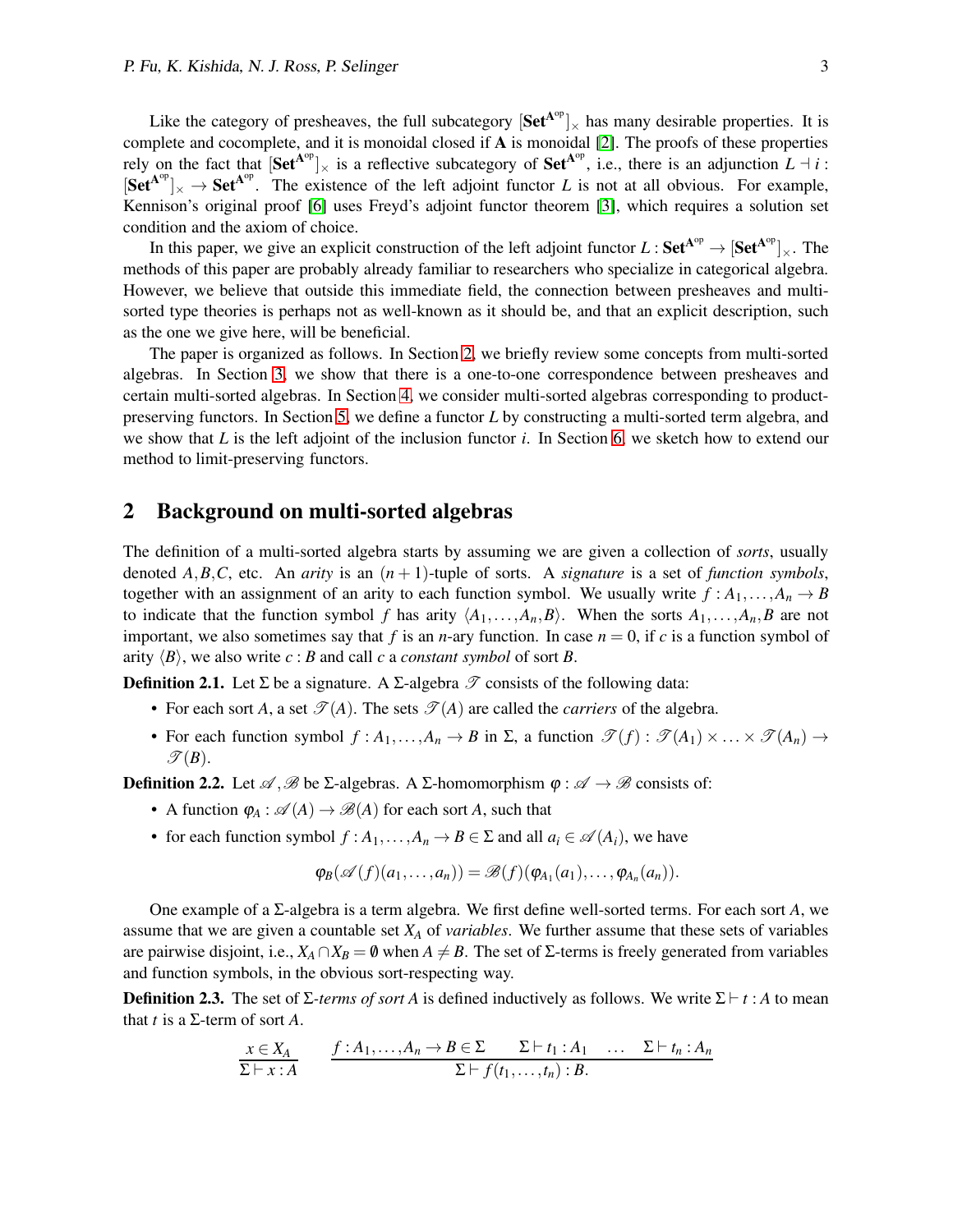We say a term is *closed* if it contains no variables. An *equation* over a signature  $\Sigma$  is a triple  $\langle s, t, A \rangle$ , where *s*,*t* are Σ-terms of sort *A*. We usually write an equation as  $s \approx t : A$ . If *E* is a set of equations, we write  $E \vdash s \approx t : A$  to mean that the equation  $s \approx t : A$  follows from the equations in *E*. **Definition 2.4.** The relation  $E \vdash s \approx t : A$  is inductively defined by the following rules.

$$
\frac{(s \approx t:A) \in E}{E \vdash s \approx t:A} \quad (ax) \qquad \frac{x \in X_A \quad \Sigma \vdash r:A \quad E \vdash s \approx t:B}{E \vdash s[r/x] \approx t[r/x]:B} \quad (subst)
$$
\n
$$
\frac{\Sigma \vdash s:A}{E \vdash s \approx s:A} \quad (refl) \qquad \frac{E \vdash t \approx s:B}{E \vdash s \approx t:B} \quad (symm) \qquad \frac{E \vdash r \approx s:B \quad E \vdash s \approx t:B}{E \vdash r \approx t:B} \quad (trans)
$$
\n
$$
\frac{E \vdash s_i \approx t_i:A_i \text{ for all } i \qquad f:A_1,\ldots,A_n \to B}{E \vdash f(s_1,\ldots,s_n) \approx f(t_1,\ldots,t_n):B} \quad (cong)
$$

In the rule *(subst)*,  $s[r/x]$  denotes the term obtained from *s* by replacing all occurrences of the variable *x* by the term *r*. This rule ensures that variables are generic, i.e., if an equation holds for a variable, then it holds for any term.

**Definition 2.5.** Given a signature  $\Sigma$ , the *open term algebra*  $\mathcal{T} = \text{Term}(\Sigma)$  is defined as follows:  $\mathcal{T}(A)$ is the set of  $\Sigma$ -terms of sort *A*, and for each function symbol  $f : A_1, \ldots, A_n \to B$  in  $\Sigma$ , the function  $\mathscr{T}(f) : \mathscr{T}(A_1) \times \ldots \times \mathscr{T}(A_n) \to \mathscr{T}(B)$  is defined by  $\mathscr{T}(f)(t_1,\ldots,t_n) = f(t_1,\ldots,t_n)$ . The *closed term algebra* Term<sub>0</sub>( $\Sigma$ ) is defined similarly, except that the carriers consist only of closed terms.

If we are also given a set of equations *E*, we can define the open and closed *quotient term algebras* Term( $\Sigma$ )/*E* and Term<sub>0</sub>( $\Sigma$ )/*E*, which are defined in the same way except that the carriers consist of  $\approx$ -equivalence classes of (open or closed) terms. The *(cong)* rule ensures that the function  $\mathcal{T}(f)$  is well-defined on such equivalence classes.

**Definition 2.6.** We say that a  $\Sigma$ -algebra  $\mathscr T$  *satisfies* an equation  $s \approx t : A$ , or equivalently, that the equation is *valid* in  $\mathcal{T}$ , if for any Σ-homomorphism  $\varphi : \text{Term}(\Sigma) \to \mathcal{T}$ , we have  $\varphi_A(s) = \varphi_A(t)$ . If *E* is a set of equations, we say that  $\mathscr T$  satisfies *E* if it satisfies all the equations in *E*. If  $\mathscr T$  is a  $\Sigma$ -algebra satisfying a set of equations *E*, we also say that  $\mathscr T$  is a  $(\Sigma, E)$ -algebra.

By a multi-sorted *theory*, we mean all of the above data, i.e., a collection of sorts, a signature, and a set of equations. Note that  $Term(\Sigma)$  and  $Term_0(\Sigma)$  are  $\Sigma$ -algebras and  $Term(\Sigma)/E$  and  $Term_0(\Sigma)/E$  are  $(\Sigma, E)$ -algebras.

## <span id="page-3-0"></span>3 The theory associated to a category A

In the rest of this paper, we will work with a small category A. For convenience and without loss of generality, we will work with the functor category  $\mathbf{Set}^{\mathbf{A}}$  rather than  $\mathbf{Set}^{\mathbf{A}^{op}}$  unless otherwise noted.

<span id="page-3-2"></span>**Definition 3.1.** To the category **A**, we associate a multi-sorted theory as follows. The sorts are the objects of **A**. The signature  $\Sigma_A$  contains a unary function symbol  $f : A \rightarrow B$  for every morphism  $f : A \rightarrow B$  in **A**. The set of equations  $E_A$  consists of the following:

*(id)* id(*x*)  $\approx x : A$ , whenever id :  $A \rightarrow A$  is an identity morphism and *x* is a variable of sort *A*.

*(comp)*  $(f \circ g)(x) \approx f(g(x))$ : *C*, whenever  $f : A \rightarrow B$  and  $g : B \rightarrow C$  are morphisms and *x* is a variable of sort *A*.

<span id="page-3-1"></span>**Remark 3.2.** There is a one-to-one correspondence between  $(\Sigma_A, E_A)$ -algebras and functors  $T : A \rightarrow$ Set. Indeed, if  $T : A \to Set$  is functor, then *T* is a  $\Sigma_A$ -algebra because for each  $A \in A$ , there is a set *T*(*A*). For each function symbol  $f : A \rightarrow B$  in **A**, since *f* is also a morphism of **A**, there is a function  $T(f)$ :  $T(A) \rightarrow T(B)$ . The equations *(id)* and *(comp)* are satisfied by functoriality. Conversely, every  $(\Sigma_A, E_A)$ -algebra gives rise to a functor, and the two assignments are mutually inverse.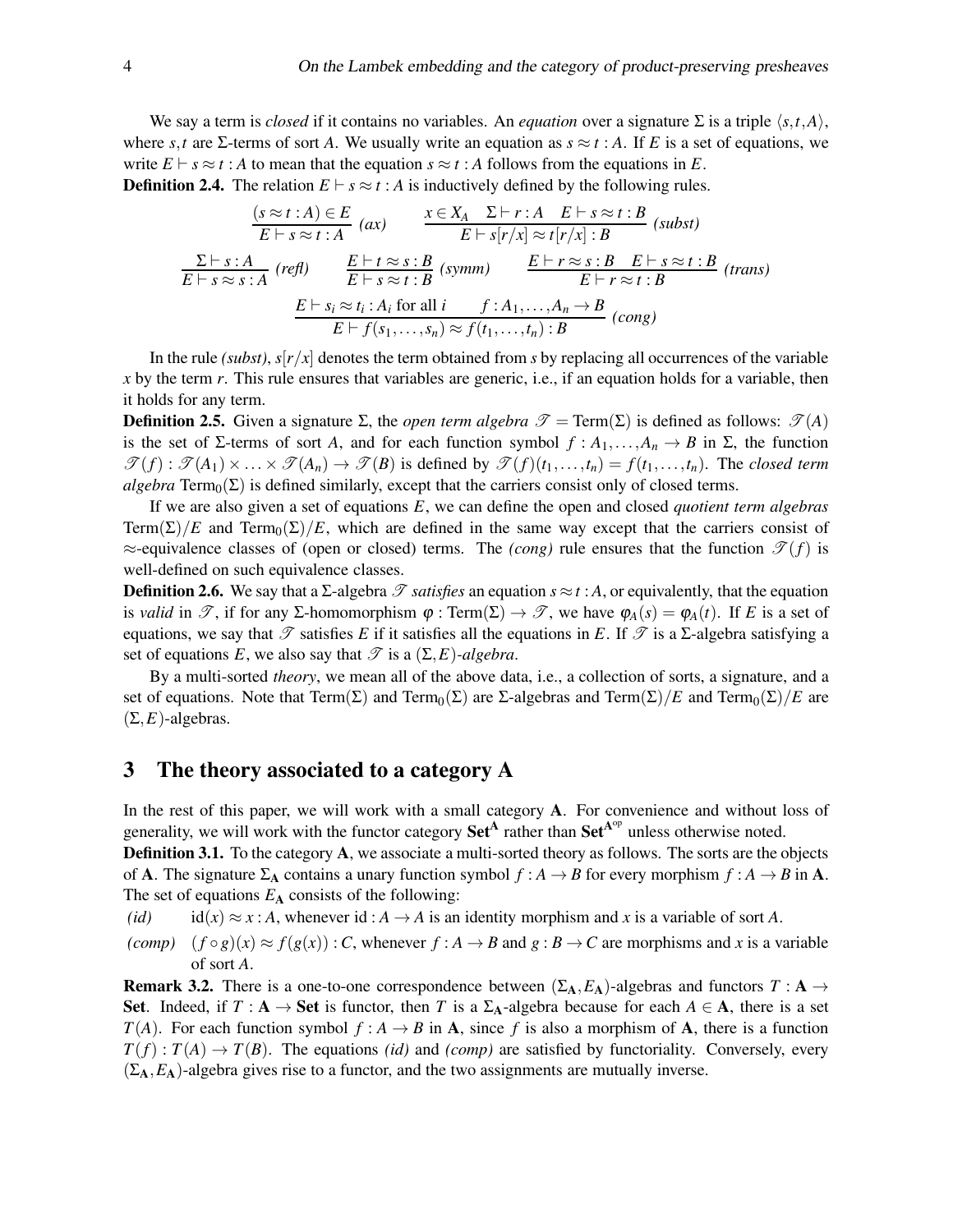#### <span id="page-4-0"></span>4 Product-preserving functors

Recall from the introduction that we are interested in taking a functor  $F : A \rightarrow$  **Set**, and constructing another functor  $L(F)$ : A  $\rightarrow$  Set that is product-preserving. Rather than requiring  $L(F)$  to necessarily preserve *all* products, we will consider the slightly more general problem of preserving some *distinguished* class of products. Therefore, we will assume that we are given a small category A and some particular collection  $\mathscr C$  of product cones in A. We say that a functor is  $\mathscr C$ -product-preserving when it preserves all of the product cones in  $\mathscr{C}$ .

On one extreme, we may of course assume that A has all products, and that  $\mathscr{C}$  is the set of all product cones in A. In that case, a  $\mathscr C$ -product-preserving functor is just the same thing as a product-preserving functor in the ordinary sense. On the other extreme,  $\mathscr C$  could just consist of a single product cone  $A \leftarrow A \times B \rightarrow B$ , in which case a functor is  $\mathscr{C}$ -product-preserving if it preserves just that one product.

For simplicity and ease of exposition, we will assume in the following that  $\mathscr C$  is a collection of binary product cones. However, the same construction works for *n*-ary products for any finite *n*. It also works for infinite products, assuming that we extend the notion of term algebras to allow terms of infinite arity (which causes no problems). Product cones for  $n = 0$ , i.e., terminal objects, are of course also a special case.

We first define a theory of product-preserving functors.

<span id="page-4-3"></span>**Definition 4.1.** To a small category A with a distinguished collection  $\mathscr{C}$  of (binary) product cones, we associate a multi-sorted theory as follows. The signature  $\Sigma_{\mathscr{C}}$  has the same function symbols as  $\Sigma_A$ , and additionally, for each product cone  $A \stackrel{\text{fst}}{\leftarrow} C \stackrel{\text{snd}}{\longrightarrow} B$  in  $\mathscr{C}$ , we add a function symbol

$$
pair: A, B \to C.
$$

Note that there are already function symbols for all the morphisms of **A**, including fst :  $C \rightarrow A$  and snd :  $C \rightarrow B$ . The set of equations  $E_{\mathscr{C}}$  has the same equations as  $E_A$ , and additionally, for each product cone  $A \stackrel{\text{fst}}{\longleftrightarrow} C \stackrel{\text{snd}}{\longrightarrow} B$  in  $\mathcal{C}$ , we add the following three equations:

*(fst)* fst(pair $(x, y)$ )  $\approx x : A$ , whenever *x* and *y* are variables of sorts *A* and *B*, respectively.

*(snd)* snd(pair $(x, y) \approx y : A$ , whenever *x* and *y* are variables of sorts *A* and *B*, respectively.

*(pair)* pair(fst(*z*),snd(*z*))  $\approx$  *z* : *C*, whenever *z* is a variable of sort *C*. We then have:

<span id="page-4-2"></span>**Remark 4.2.** There is a one-to-one correspondence between  $(\Sigma_{\mathscr{C}}, E_{\mathscr{C}})$ -algebras and  $\mathscr{C}$ -product-preserving functors  $F : A \rightarrow Set$ . The proof is basically the same as that of Remark [3.2.](#page-3-1) The point is that the equations *(fst)*, *(snd)*, and *(pair)* are exactly what is required to ensure that the cone  $F(A) \leftarrow F(f(t))$  $F(C) \xrightarrow{F(\text{snd})} F(B)$  is a product cone in **Set**.

#### <span id="page-4-1"></span>5 The construction of the functor *L*

Given a small category A with a distinguished collection  $\mathscr C$  of product cones as in the previous section, we write  $[Set^A]_{\mathscr{C}}$  for the full subcategory of  $Set^A$  consisting of  $\mathscr{C}$ -product-preserving functors. The notation  $[Set^A]_{\times}$  used in the introduction is a special case, where  $\mathscr C$  is the collection of all product cones.

In this section, we will focus on defining the functor  $L: Set^{A} \rightarrow [Set^{A}]_{\mathscr{C}}$ . By Remark [4.2,](#page-4-2) we know that a product-preserving presheaf corresponds to a  $(\Sigma_{\mathscr{C}}, E_{\mathscr{C}})$ -algebra. Thus, given any functor  $F : A \rightarrow$ Set, we must construct a  $(\Sigma_{\mathscr{C}}, E_{\mathscr{C}})$ -algebra  $L(F)$ . This can be done freely, as we now show.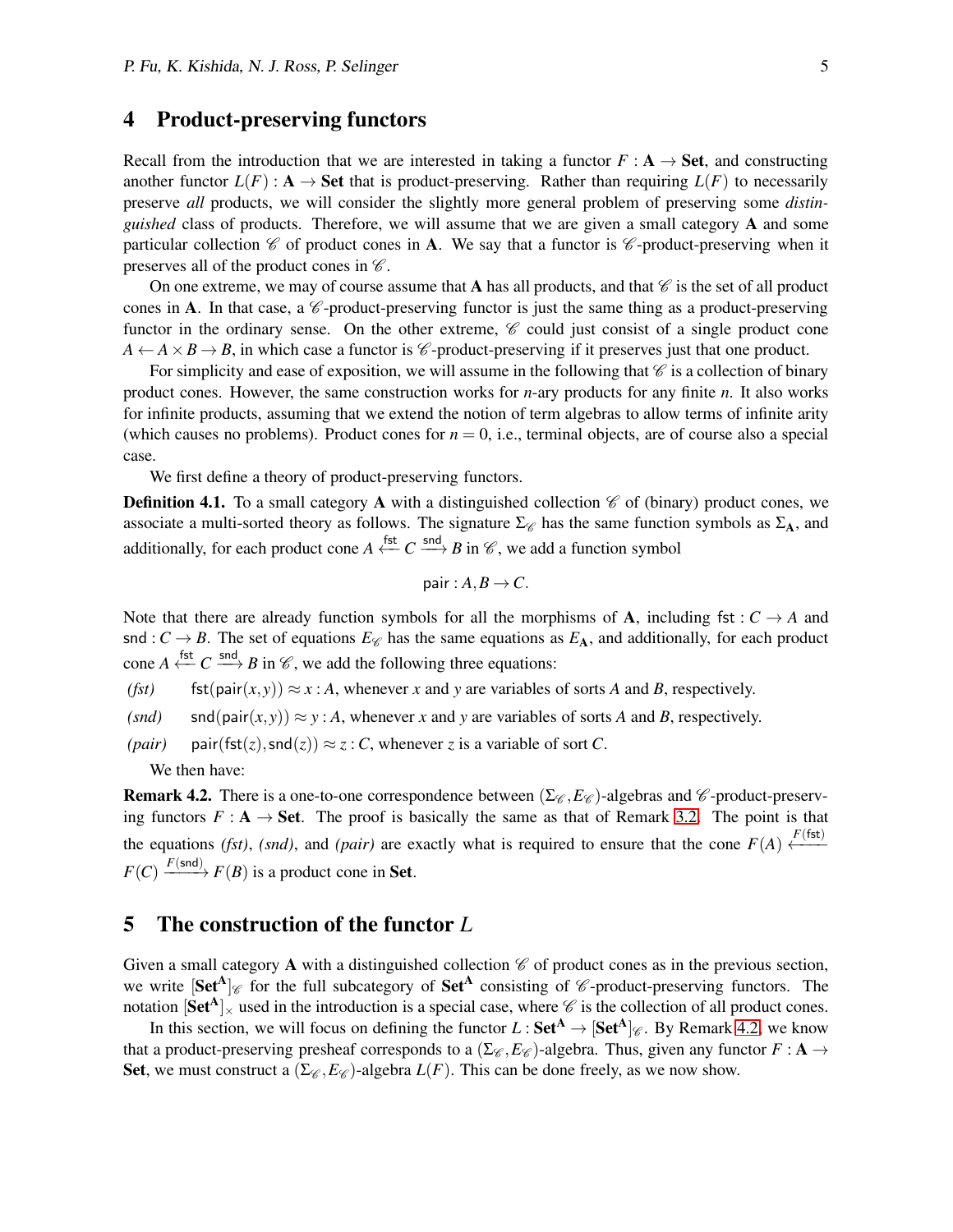<span id="page-5-0"></span>**Definition 5.1.** To any functor  $F : A \rightarrow Set$ , we associate a multi-sorted theory as follows. The sorts, signature, and equations are the same as in Definitions [3.1](#page-3-2) and [4.1,](#page-4-3) except for the following:

- For each object  $A \in \mathbf{A}$  and each element  $c \in F(A)$ , we add a constant symbol  $c : A$  to the signature.
- For each morphism  $f : A \to B \in \mathbf{A}$  and each  $c \in F(A)$ , let  $d = F(f)(c)$ . We add an equation  $d \approx f(c)$ : *B*.

We write the resulting signature and equation as  $\Sigma_F$  and  $E_F$ , respectively.

The quotient term algebra  $Term_0(\Sigma_F)/E_F$  still satisfies the equations *(id)*, *(comp)*, *(fst)*, *(snd)*, and *(pair)*, and therefore, by Remark [3.2,](#page-3-1) it is a product-preserving functor. Hence we define the functor  $L: Set^{A} \rightarrow [Set^{A}]_{\mathscr{C}}$  to be the following.

<span id="page-5-1"></span>**Definition 5.2.** We define the functor  $L: \mathbf{Set}^{\mathbf{A}} \to [\mathbf{Set}^{\mathbf{A}}]_{\mathscr{C}}$  by

$$
L(F) = \mathrm{Term}_0(\Sigma_F)/E_F.
$$

We note that *L* is a well-defined functor, because for every natural transformation  $\alpha : F \to G \in \mathbf{Set}^{\mathbf{A}},$ we have a  $\Sigma_{\mathscr{C}}$ -homomorphism  $L(\alpha)$ : Term<sub>0</sub>( $\Sigma_F$ )/ $E_F \to \text{Term}_0(\Sigma_G)/E_G$ . This homomorphism is defined inductively on the structure of the terms in Term<sub>0</sub>( $\Sigma_F$ )/ $E_F$ , using  $\alpha$  for the constant symbols. In other words, we have  $L(\alpha)(f(t_1,...,t_n)) = f(L(\alpha)(t_1),...,L(\alpha)(t_n))$ , where f is any function symbol from  $\Sigma_{\mathscr{C}}$ , and  $L(\alpha)(c) = \alpha(c)$ , where *c* is one of the constant symbols introduced in Definition [5.1.](#page-5-0)

<span id="page-5-2"></span>**Theorem 5.3.** We have an adjunction  $L \dashv i$ , where  $i : Set^{A} \rightarrow [Set^{A}]_{\mathscr{C}}$  is the inclusion functor.

*Proof.* First we will define, for any  $F : A \to Set$ , a natural transformation  $\eta_F : F \to iL(F)$ , i.e.,  $\eta_F : F \to F$  $Term_0(\Sigma_F)/E_F$ . For any  $A \in \mathbf{A}$  and  $a \in F(A)$ , we define  $\eta_{FA}(a) = a$ . Note that  $\eta_F$  is natural in *A* because for any  $f : A \to B \in A$  and  $a \in F(A)$ , we have

$$
(\text{Term}_0(\Sigma_F)/E_F)(f)(\eta_{F,A}(a)) = f(a) \approx b = \eta_{F,B}(F(f)(a)),
$$

where  $b = F(f)(a)$ . Moreover,  $\eta$  is natural in *F* because for any  $\alpha_A : F(A) \to G(A)$  and  $a \in F(A)$ , we have

$$
(L\alpha)_A(\eta_{F,A}(a))=(L\alpha)_A(a)=\alpha_A(a)=\eta_{G,A}(\alpha_A(a)).
$$

Next, we will show that for any natural transformation  $\gamma : F \to i(G)$ , there exists a unique natural transformation  $\hat{\gamma}: L(F) \to G$  such that  $\hat{\gamma} \circ \eta_F = \gamma$ . For all  $A \in \mathbf{A}$ , we define  $\hat{\gamma}_A: (\text{Term}_0(\Sigma_F)/E_F)(A) \to$ *G*(*A*) by induction on the structure of the terms in  $(Term_0(\Sigma_F)/E_F)(A)$ .

- $\hat{\gamma}_A(a) = \gamma_A(a)$  for any  $a \in F(A)$ .
- $\hat{\gamma}_B(f(t)) = G(f)(\hat{\gamma}_A(t))$  for any  $f : A \rightarrow B \in \mathbf{A}, \Sigma_F \vdash t : A$ .
- $\hat{\gamma}_C(\text{pair}(s,t)) = G(\text{pair})(\hat{\gamma}_A(s), \hat{\gamma}_B(t))$  for any cone  $A \leftarrow C \rightarrow B$  in  $\mathscr{C}, \Sigma_F \vdash s : A$ , and  $\Sigma_F \vdash t : B$ .

We must show that  $\hat{\gamma}_A$  :  $(Term_0(\Sigma_F)/E_F)(A) \rightarrow G(A)$  is a well-defined function for all  $A \in \mathbf{A}$ . We can show this by induction on  $E_F \vdash s \approx t : B$ .

• Case

$$
\frac{\Sigma_F \vdash a:A \quad b = F(f)(a) \quad f:A \to B \in \mathbf{A}}{E_F \vdash b \approx f(a):B}.
$$

In this case, we have

$$
\hat{\gamma}_B(b) = \gamma_B(b) = \gamma_B(F(f)(a)) \stackrel{(*)}{=} G(f)(\gamma_A(a)) = \hat{\gamma}_B(f(a)).
$$

The equality  $(*)$  is by naturality of  $\gamma$ .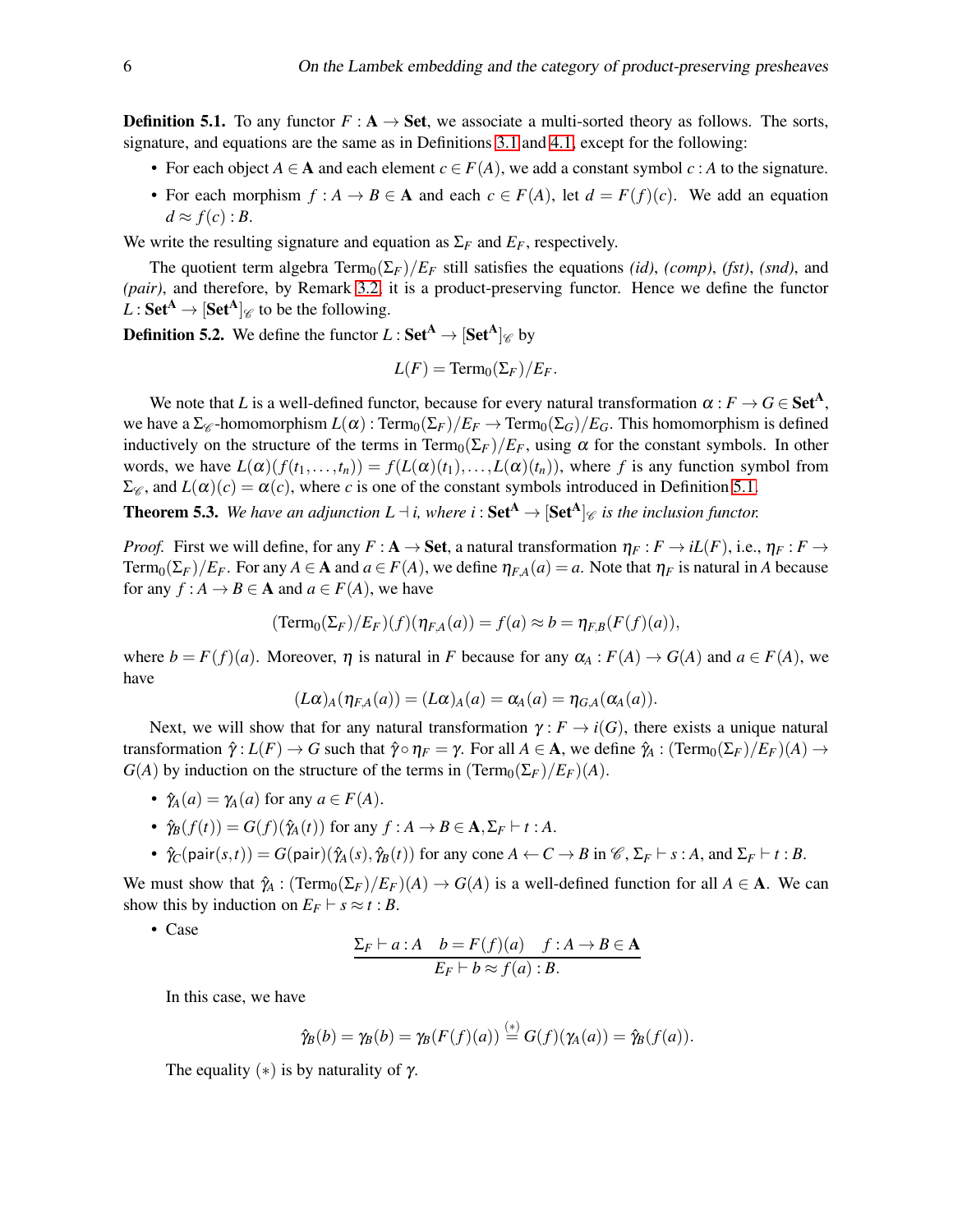• Case

$$
\frac{\Sigma_F \vdash s : A \quad \Sigma_F \vdash t : B}{E_F \vdash \text{fst}(\text{pair}(s,t)) \approx s : A}.
$$

We need to show  $\hat{\gamma}_B(\text{fst}(\text{pair}(s,t))) = G(\text{fst})(G(\text{pair})(\hat{\gamma}_A(s), \hat{\gamma}_B(t))) = \hat{\gamma}_A(s)$ . This equality holds because *G* is a product-preserving functor.

• Case

$$
\frac{\Sigma_F \vdash s : C}{E_F \vdash \mathsf{pair}(\mathsf{fst}(s), \mathsf{snd}(s)) \approx s : C}.
$$

We need to show  $\hat{\gamma}_C(\text{pair}(\text{fst}(s),\text{snd}(s))) = G(\text{pair})(G(\text{fst})(\hat{\gamma}_C(s)),G(\text{snd})(\hat{\gamma}_C(s))) = \hat{\gamma}_C(s)$ . This equality holds because *G* is a product-preserving functor.

• Case

$$
\frac{E_F \vdash s_1 \approx t_1 : A_1 \quad \dots \quad E_F \vdash s_n \approx t_n : A_n}{E_F \vdash f(s_1, \dots, s_n) \approx f(t_1, \dots, t_n) : B}.
$$

We have

$$
\hat{\gamma}_B(f(s_1,\ldots,s_n))\stackrel{(*)}{=}G(f)(\hat{\gamma}_{A_1}(s_1),\ldots,\hat{\gamma}_{A_n}(s_n))=G(f)(\hat{\gamma}_{A_1}(t_1),\ldots,\hat{\gamma}_{A_n}(t_n))=\hat{\gamma}_B(f(t_1,\ldots,t_n)),
$$

where the equality  $(*)$  uses the induction hypothesis.

• All the other cases are proved similarly.

Now we show that  $\hat{\gamma}$  is a natural transformation. Suppose  $f : A \rightarrow B \in \mathbf{A}$ . We need to show

 $G(f)(\hat{\gamma}_A(t)) = \hat{\gamma}_B((\text{Term}_0(\Sigma_F)/E_F)(f)(t)).$ 

This is true because by the definition of  $\hat{\gamma}$ , we have

$$
\hat{\gamma}_B((\text{Term}_0(\Sigma_F)/E_F)(f)(t)) = \hat{\gamma}_B(f(t)) = G(f)(\hat{\gamma}_A(t))
$$

for any  $\Sigma_F \vdash t : A$ .

It is obvious to verify that  $\hat{\gamma} \circ \eta = \gamma$ .

Lastly, we must show that  $\hat{\gamma}$  is unique. Consider a natural transformation  $\hat{\gamma}'$  such that  $\hat{\gamma}' \circ \eta = \gamma$ . We must show  $\hat{\gamma}_A'(t) = \hat{\gamma}_A(t)$  for all  $\Sigma_F \vdash t : A$ . This can be shown by induction on  $\Sigma_F \vdash t : A$ .

• Case

$$
\frac{a \in F(A)}{\Sigma_F \vdash a : A.}
$$

In this case, we have  $\hat{\gamma}_A'(a) = \hat{\gamma}_A'(\eta_{FA}(a)) = \gamma_A(a) = \hat{\gamma}_A(a)$ .

• Case

$$
\frac{\Sigma_F \vdash s : A \quad \Sigma_F \vdash t : B}{\Sigma_F \vdash \text{pair}(s,t) : C}.
$$

By induction hypothesis, we have  $\hat{\gamma}_A'(s) = \hat{\gamma}_A(s)$  and  $\hat{\gamma}_B'(t) = \hat{\gamma}_B(t)$ . We need to show

$$
\hat{\gamma}_{A\times B}'(\mathrm{pair}(s,t))=\hat{\gamma}_{A\times B}(\mathrm{pair}(s,t))=G(\mathrm{pair})(\hat{\gamma}_{\!A}(s),\hat{\gamma}_{\!B}(t))=G(\mathrm{pair})(\hat{\gamma}'_{\!A}(s),\hat{\gamma}'_{\!B}(t)).
$$

This is the case because by the naturality of  $\hat{\gamma}'$ , we have

$$
G(\mathsf{fst})(\hat{\gamma}'_{C}(\mathsf{pair}(s,t))) = \hat{\gamma}'_{A}(\mathsf{fst}(\mathsf{pair}(s,t)))) = \hat{\gamma}'_{A}(s)
$$

and

$$
G(\mathsf{snd})(\hat{\gamma}'_C(\mathsf{pair}(s, t))) = \hat{\gamma}'_B(t).
$$

This shows that  $\hat{\gamma}'_C(\text{pair}(s,t))$  is indeed the pair  $G(\text{pair})(\hat{\gamma}'_A(s), \hat{\gamma}'_B(t))$ .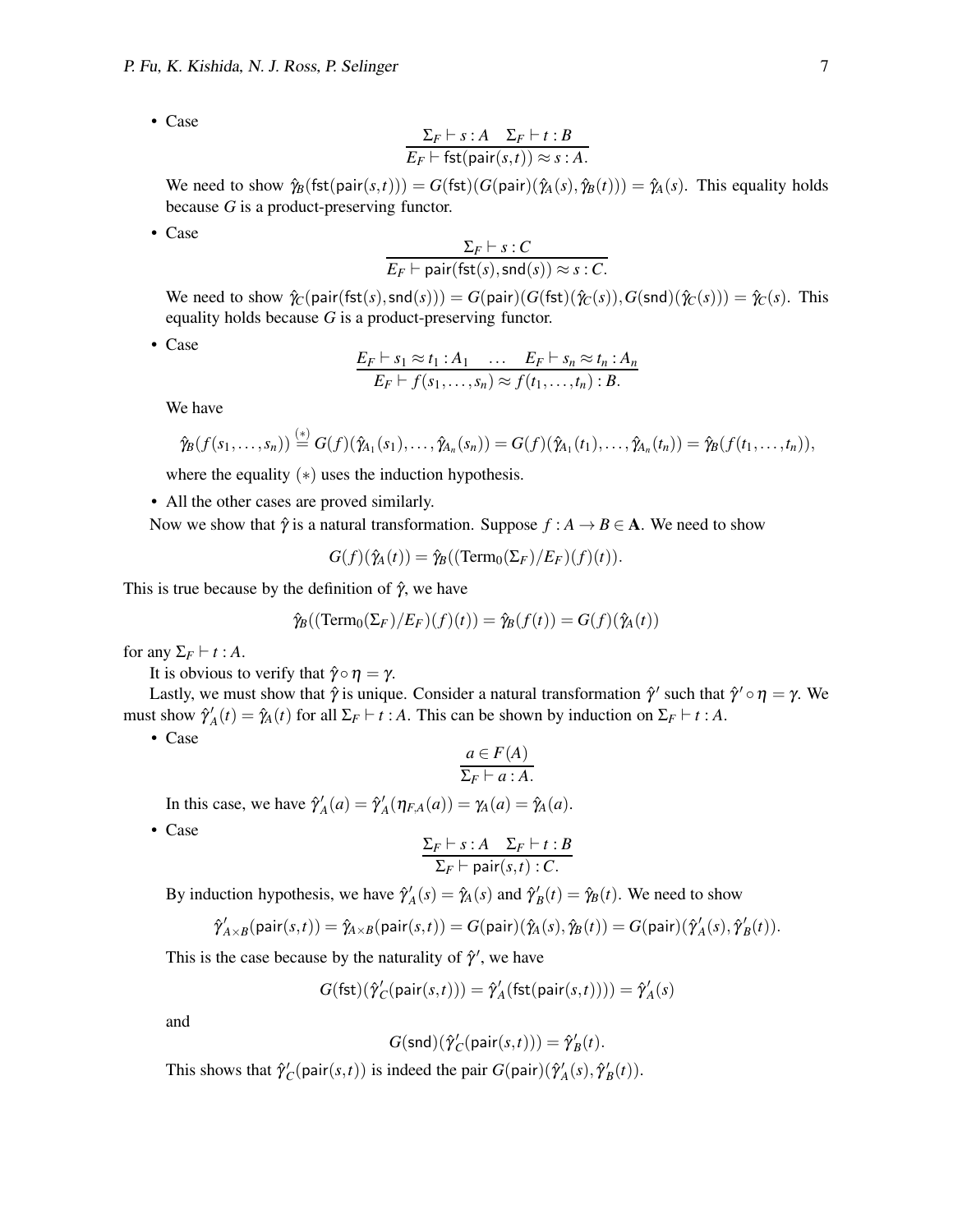• Case

$$
\frac{\Sigma_F \vdash t : A \quad f : A \to B}{\Sigma_F \vdash f(t) : B}.
$$

By naturality of  $\hat{\gamma}', \hat{\gamma}$  and the induction hypothesis, we have

$$
\hat{\gamma}'_B(f(t)) = G(f)(\hat{\gamma}'_A(t)) = G(f)(\hat{\gamma}_A(t)) = \hat{\gamma}_B(f(t)). \qquad \qquad \Box
$$

**Remark 5.4.** In the introduction, we showed that the Lambek embedding  $\overline{y}$ :  $A \to [Set^{A^{op}}]_{\times}$  preserves all coproducts, where  $[Set^{A^{op}}]_{\times}$  is the subcategory of  $Set^{A^{op}}$  consisting of product-preserving functors. This result can easily be relativized, without changing the proof, to the case of a chosen collection of cones. Namely, if  $\mathscr C$  is a collection of product cones in  $A^{op}$  (or, equivalently, coproduct cones in A), then the Lambek embedding  $\overline{y}$ :  $A \to [Set^{A^{op}}]$  *g* preserves all of the coproduct cones in *C*. Thus, the construction can be customized to preserve coproducts "of interest".

## <span id="page-7-0"></span>6 The subcategory of limit-preserving presheaves

Our method of showing that the subcategory of  $\mathscr C$ -product-preserving functors is reflective can also be adapted to functors that preserve a given class of limits (not necessarily products). A small complication is that, in Freyd's terminology, the notion of general limits is not *algebraic* but only *essentially algebraic* [\[4\]](#page-8-7). This means that the domain of some operations is defined in terms of equations. In the following, we sketch the proof in the case of equalizers, but the same method works for other kinds of limits as well.

<span id="page-7-1"></span>**Definition 6.1.** Consider a small category **A** with a distinguished collection  $\mathscr{C}$  of limits (we focus on equalizers for simplicity). To this, we associate a multi-sorted theory as follows. The signature  $\Sigma_{\mathscr{C}}$  has

the same function symbols as  $\Sigma_A$ , and additionally, for each equalizer  $E \stackrel{e}{\to} A \stackrel{f,g}{\rightrightarrows} B$  in  $\mathscr{C}$ , we add a function symbol

$$
\operatorname{eq} I:A\to E.
$$

Its term formation rule is slightly different than that of other function symbols (and for this reason, the resulting theory is not strictly speaking a multi-sorted algebraic theory in the sense of Section [2,](#page-2-0) but rather what should be called a multi-sorted *essentially algebraic* theory):

$$
\frac{\Sigma_{\mathscr{C}} \vdash t : A \quad f, g : A \to B \quad E_{\mathscr{C}} \vdash f(t) \approx g(t) : B}{\Sigma_{\mathscr{C}} \vdash \text{eql}(t) : E}
$$

The set of equations  $E_{\mathscr{C}}$  has the same equations as  $E_A$ , and additionally, for each equalizer  $E \stackrel{e}{\rightarrow} A \stackrel{f,g}{\rightrightarrows} B$ in  $\mathscr{C}$ , we add the following two equations:

- *(beta)*  $e(\text{eql}(t)) \approx t : A$ , whenever  $\Sigma_{\mathscr{C}} \vdash t : A$  and  $E_{\mathscr{C}} \vdash f(t) \approx g(t) : B$ .
- *(eta)*  $x \approx \text{eq}l(e(x))$ : *E*, whenever *x* is a variable of sort *E*.

Note that Definition [6.1](#page-7-1) introduces an apparent circularity, because unlike Definition [3.1](#page-3-2) and [4.1,](#page-4-3) the well-sortedness judgement  $\Sigma_{\mathscr{C}}$  ⊢ *t* : *E* and the set of equations  $E_{\mathscr{C}}$  are now defined in terms of each other. Of course this is not an actual circularity; it just means that these two items are defined by simultaneous induction. Similarly, the notion of a  $(\Sigma_{\mathscr{C}}, E_{\mathscr{C}})$ -algebras must be adjusted so that  $\mathscr{T}(\text{eql}) : \mathscr{T}(A) \to \mathscr{T}(E)$ is a partial function that is defined and satisfies  $\mathcal{T}(e)(\mathcal{T}(eql)(x)) = x$  for those elements  $x \in \mathcal{T}(A)$ satisfying  $\mathcal{T}(f)(x) = \mathcal{T}(g)(x)$ . With these adjustments, we have the following: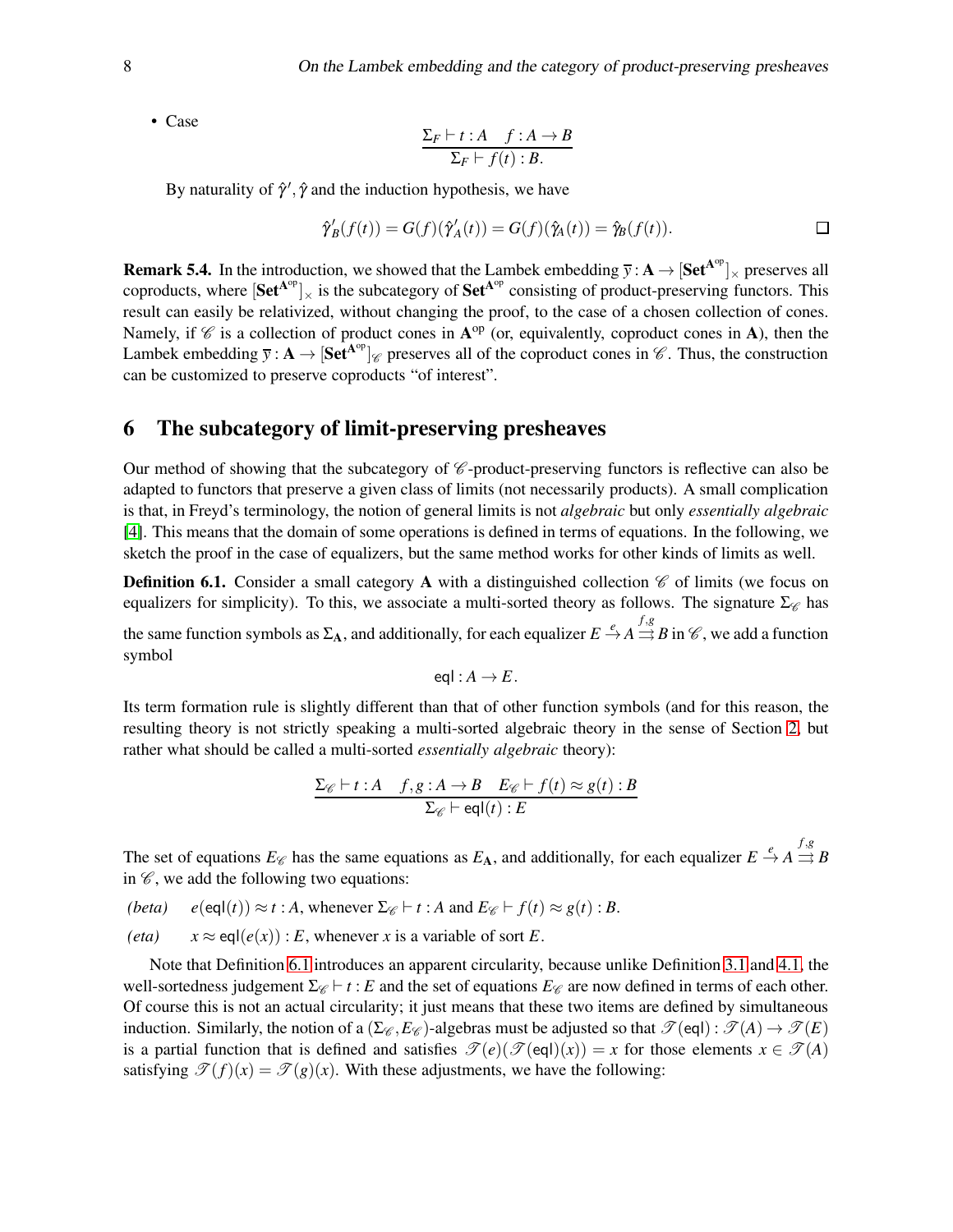Remark 6.2. Similarly to Remark [4.2,](#page-4-2) we can show that there is a one-to-one correspondence between  $(\Sigma_{\mathscr{C}}, E_{\mathscr{C}})$ -algebras and  $\mathscr{C}$ -limit-preserving functors  $F : A \to$  Set. The equations *(beta)* and *(eta)* ensure that

$$
F(E) \stackrel{F(e)}{\to} F(A) \stackrel{F(f), F(g)}{\to} F(B)
$$

is an equalizer in Set. To show that the full subcategory  $[Set^A]_{\mathscr{C}}$  of  $\mathscr{C}$ -limit-preserving functors is reflective, we first define the functor  $L:$  Set<sup>A</sup>  $\rightarrow$  [Set<sup>A</sup>] $_{\mathscr{C}}$ , similarly to Definition [5.2.](#page-5-1) Then we can show that *L* is a left adjoint of the inclusion functor, by adapting the proof of Theorem [5.3.](#page-5-2)

# 7 Conclusion

We gave a brief introduction to the Lambek embedding, a version of the Yoneda embedding that preserves coproducts (or more generally, a chosen class of distinguished coproducts or colimits). The Lambek embedding is obtained by restricting the codomain of the Yoneda embedding to a suitable full subcategory of  $Set^{A^{op}}$ , namely, the full subcategory of product-preserving functors (or more generally, functors that preserve the distinguished class of products or limits). This is a reflective subcategory of  $Set^{A^{op}}$ . Like  $Set^{A^{op}}$  itself, this subcategory is complete and cocomplete, as well as monoidal closed provided that A is monoidal. Our method uses concepts from multi-sorted algebras. In particular, we observed that there is a one-to-one correspondence between product-preserving functors and certain multi-sorted algebras. We gave a direct syntactic construction of the functor *L* and proved that it is left adjoint to the inclusion functor.

#### Acknowledgements

This work was supported by the Natural Sciences and Engineering Research Council of Canada (NSERC) and by the Air Force Office of Scientific Research under Award No. FA9550-21-1-0041.

# <span id="page-8-0"></span>References

- [1] Brian Day (1970): *On closed categories of functors*. In: Reports of the Midwest Category Seminar IV, Springer Lecture Notes in Mathematics 137, pp. 1–38, doi:[10.1007/BFb0060438](http://dx.doi.org/10.1007/BFb0060438).
- <span id="page-8-4"></span>[2] Brian Day (1972): *A reflection theorem for closed categories*. Journal of Pure and Applied Algebra 2(1), pp. 1–11, doi:[10.1016/0022-4049\(72\)90021-7](http://dx.doi.org/10.1016/0022-4049(72)90021-7).
- <span id="page-8-7"></span><span id="page-8-6"></span>[3] Peter J. Freyd (1964): *Abelian categories*. Harper & Row New York.
- [4] Peter J. Freyd (1972): *Aspects of topoi*. Bulletin of the Australian Mathematical Society 7(1), pp. 1–76, doi:[10.1017/S0004972700044828](http://dx.doi.org/10.1017/S0004972700044828).
- <span id="page-8-1"></span>[5] Peng Fu, Kohei Kishida, Neil J. Ross & Peter Selinger (2022): *A biset-enriched categorical model for Proto-Quipper with dynamic lifting*. Preprint available from [arXiv:2204.13039](http://arxiv.org/abs/2204.13039).
- <span id="page-8-5"></span>[6] J. F. Kennison (1968): *On limit-preserving functors*. Illinois Journal of Mathematics 12(4), pp. 616–619, doi:[10.1215/ijm/1256053963](http://dx.doi.org/10.1215/ijm/1256053963).
- <span id="page-8-3"></span>[7] Joachim Lambek (1966): *Completions of categories: Seminar lectures given 1966 in Zürich*. Lecture Notes in Mathematics 24, Springer, doi:[10.1007/BFb0077265](http://dx.doi.org/10.1007/BFb0077265).
- <span id="page-8-2"></span>[8] Octavio Malherbe (2013): *Categorical Models of Computation: Partially Traced Categories and Presheaf Models of Quantum Computation*. Ph.D. thesis, University of Ottawa, Department of Mathematics and Statistics. Available from [arXiv:1301.5087](http://arxiv.org/abs/1301.5087).